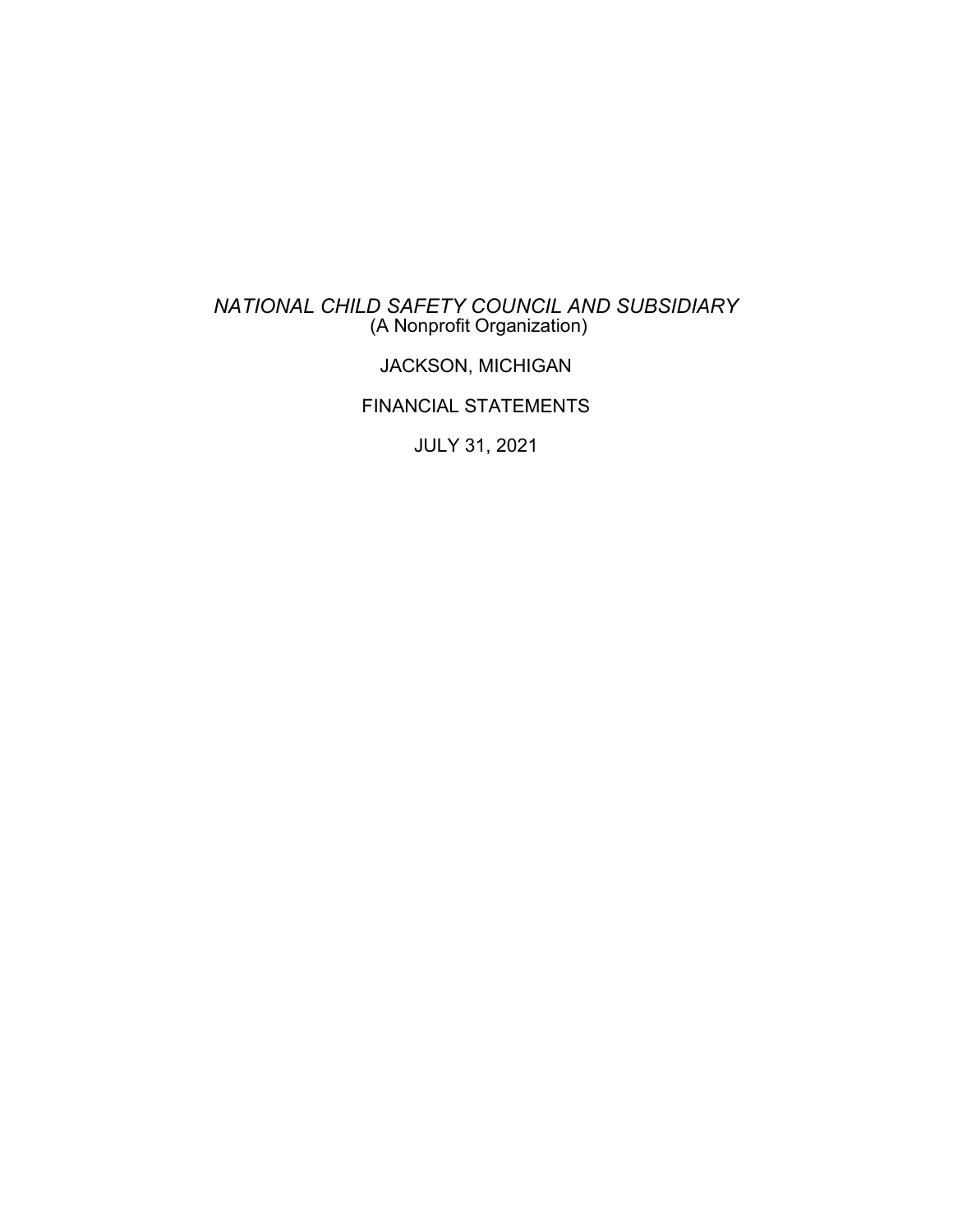# **CONTENTS**

# PAGE NUMBER

# INDEPENDENT AUDITORS' REPORT 1 - 2

| З        |
|----------|
| 4        |
| 5        |
| 7        |
| $8 - 15$ |
|          |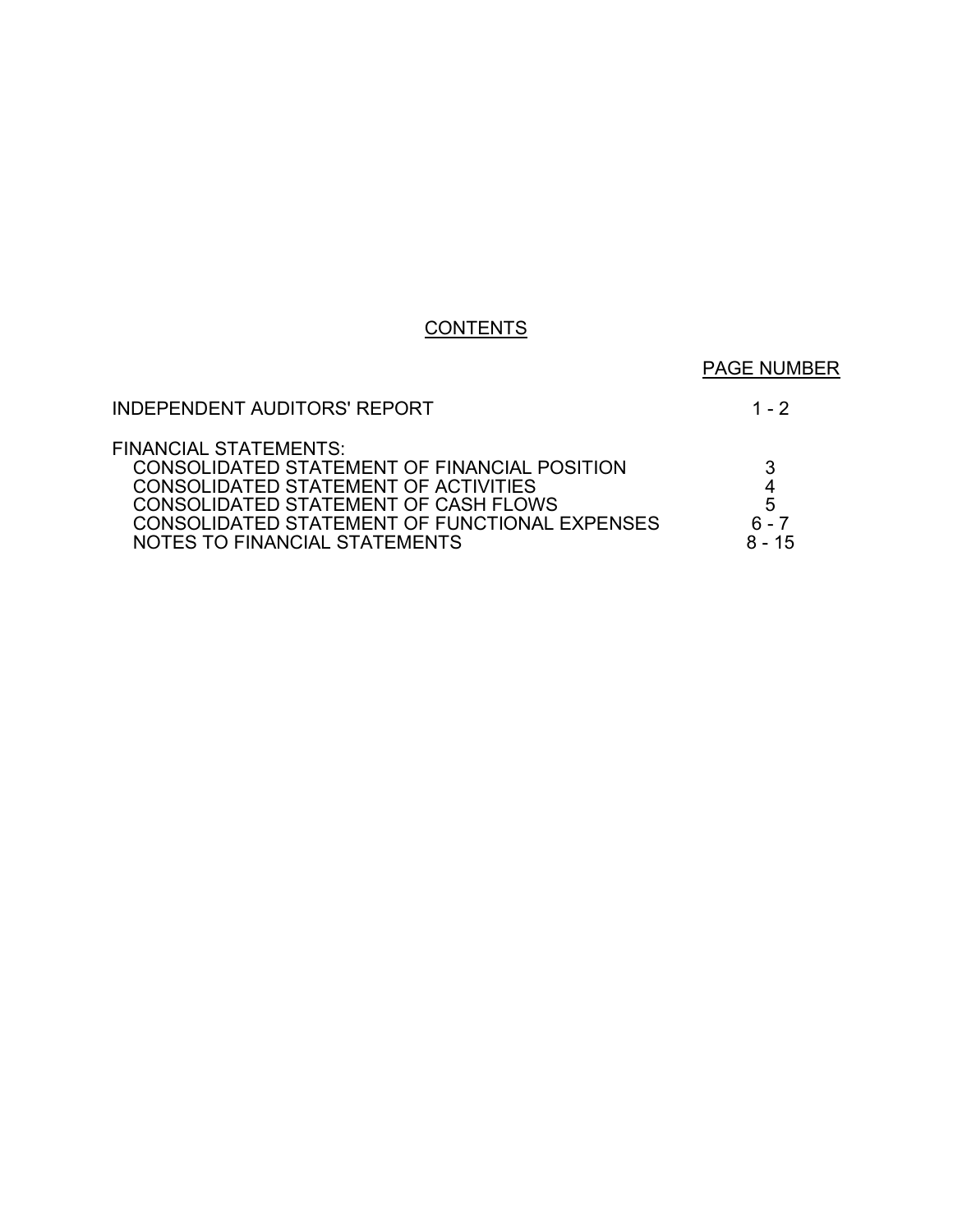

### **Independent Auditors' Report**

To the Board of Directors and Management of National Child Safety Council and Subsidiary

We have audited the accompanying consolidated financial statements of National Child Safety Council (a nonprofit organization) and Subsidiary, which comprise the consolidated statement of financial position as of July 31, 2021, and the related consolidated statements of activities, cash flows, and functional expenses for the year then ended, and the related notes to the consolidated financial statements.

#### **Management's Responsibility for the Consolidated Financial Statements**

Management is responsible for the preparation and fair presentation of these consolidated financial statements in accordance with accounting principles generally accepted in the United States of America; this includes the design, implementation, and maintenance of internal control relevant to the preparation and fair presentation of consolidated financial statements that are free from material misstatement, whether due to fraud or error.

#### **Auditors' Responsibility**

Our responsibility is to express an opinion on these consolidated financial statements based on our audit. We conducted our audit in accordance with auditing standards generally accepted in the United States of America. Those standards require that we plan and perform the audit to obtain reasonable assurance about whether the consolidated financial statements are free from material misstatement.

An audit involves performing procedures to obtain audit evidence about the amounts and disclosures in the consolidated financial statements. The procedures selected depend on the auditor's judgment, including the assessment of the risks of material misstatement of the consolidated financial statements, whether due to fraud or error. In making those risk assessments, the auditor considers internal control relevant to the entity's preparation and fair presentation of the consolidated financial statements in order to design audit procedures that are appropriate in the circumstances, but not for the purpose of expressing an opinion on the effectiveness of the entity's internal control. Accordingly, we express no such opinion. An audit also includes evaluating the appropriateness of accounting policies used and the reasonableness of significant accounting estimates made by management, as well as evaluating the overall presentation of the consolidated financial statements.

We believe that the audit evidence we have obtained is sufficient and appropriate to provide a basis for our audit opinion.

4100 Spring Arbor Road · Jackson, MI 49201 · (517) 788-8660

www.willispc.com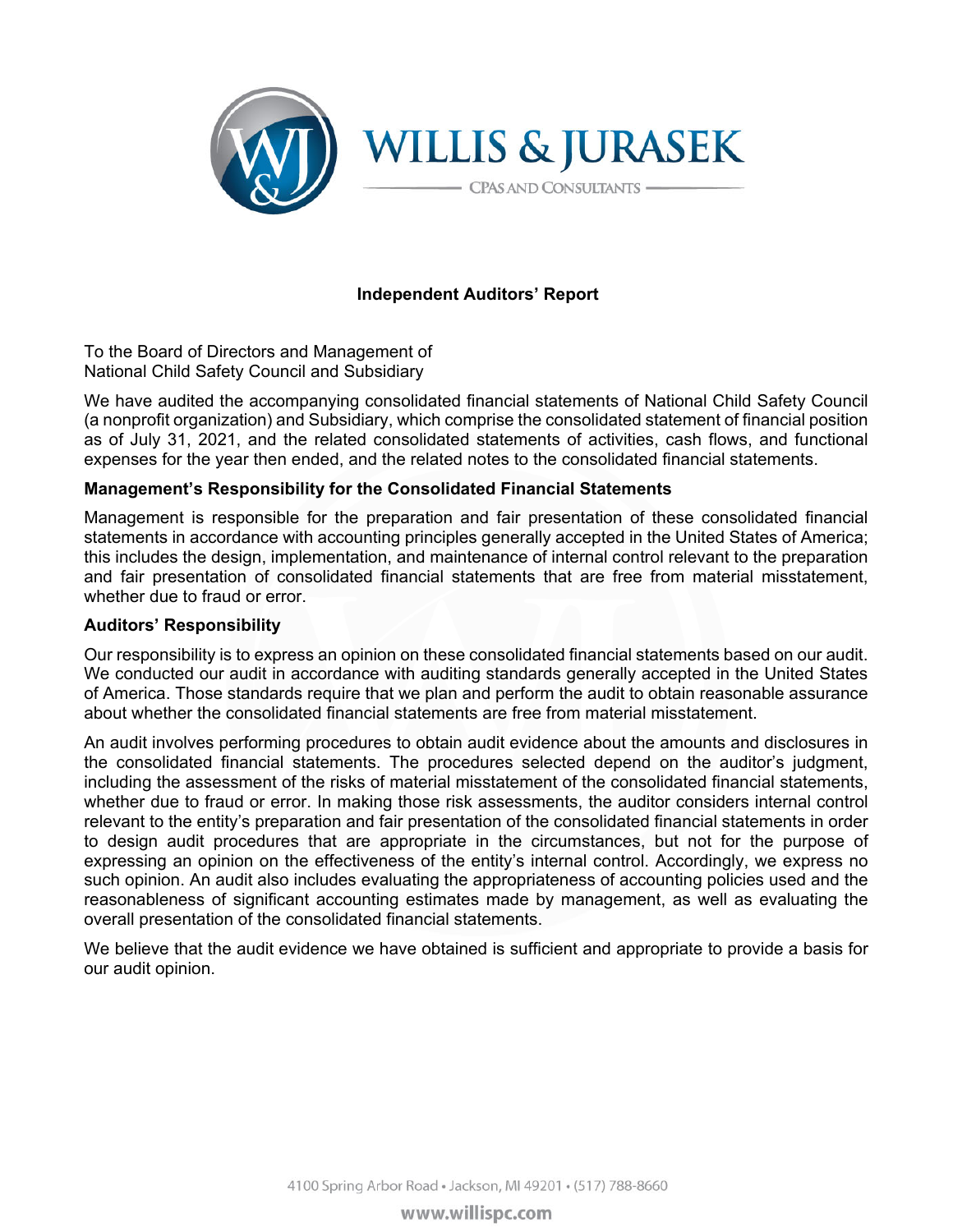### **Opinion**

In our opinion, the consolidated financial statements referred to above present fairly, in all material respects, the financial position of National Child Safety Council and Subsidiary as of July 31, 2021, and the changes in its net assets and its cash flows for the year then ended in accordance with accounting principles generally accepted in the United States of America.

Willis & Jurasek, P.C.

June 10, 2022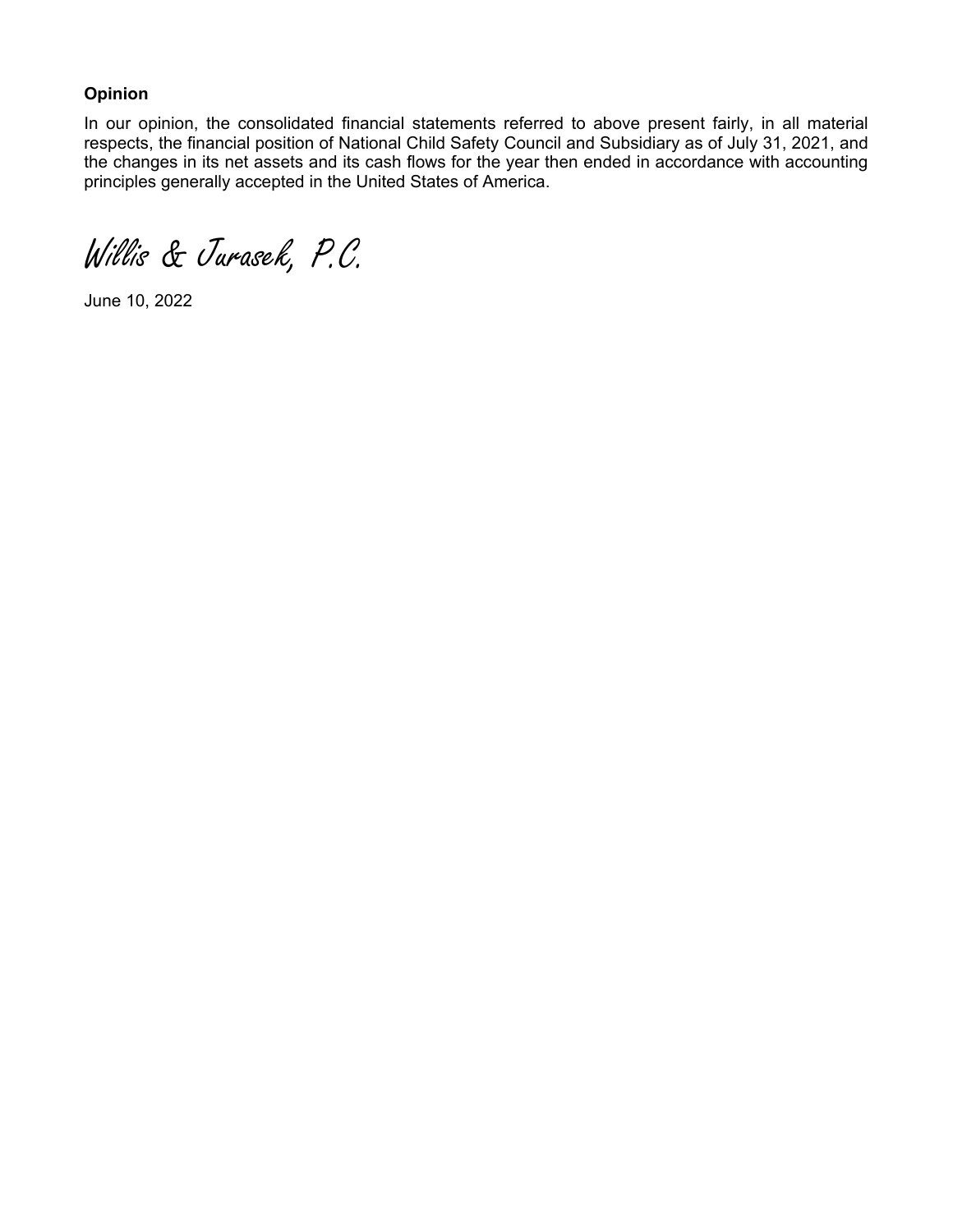# CONSOLIDATED STATEMENT OF FINANCIAL POSITION JULY 31, 2021

# ASSETS

| <b>CURRENT ASSETS:</b>                 |                 |
|----------------------------------------|-----------------|
| Cash and cash equivalents              | \$<br>431,797   |
| <b>Restricted cash</b>                 | 353,418         |
| Investments                            | 684,040         |
| Contributions receivable - net         | 2,768           |
| Other receivables                      | 3,560           |
| Inventory                              | 312,783         |
| <b>Prepaid expenses</b>                | 36,253          |
| <b>Total current assets</b>            | 1,824,619       |
|                                        |                 |
| <b>OTHER ASSETS:</b>                   |                 |
| Due from related parties               | 27,058          |
| Intangible assets - net                | 667             |
| <b>Total other assets</b>              | 27,725          |
|                                        |                 |
| PROPERTY, PLANT AND EQUIPMENT:         |                 |
| Property and equipment - net           | 632,033         |
|                                        |                 |
| <b>Total assets</b>                    | 2,484,377       |
| <b>LIABILITIES</b>                     |                 |
|                                        |                 |
| <b>CURRENT LIABILITIES:</b>            |                 |
| Accounts payable                       | \$<br>57,488    |
| <b>Accrued expenses</b>                | 79,435          |
| Notes payable - current portion        | 836             |
| <b>Total current liabilities</b>       | 137,759         |
|                                        |                 |
| <b>LONG-TERM LIABILITIES</b>           |                 |
| Notes payable - net of current portion | 373,799         |
| Due to related parties                 | 26,331          |
| <b>Total long-term liabilities</b>     | 400,130         |
|                                        |                 |
| <b>Total liabilities</b>               | 537,889         |
| <b>NET ASSETS</b>                      |                 |
|                                        |                 |
| Net assets without donor restrictions  | 1,946,488       |
| Total liabilities and net assets       | \$<br>2,484,377 |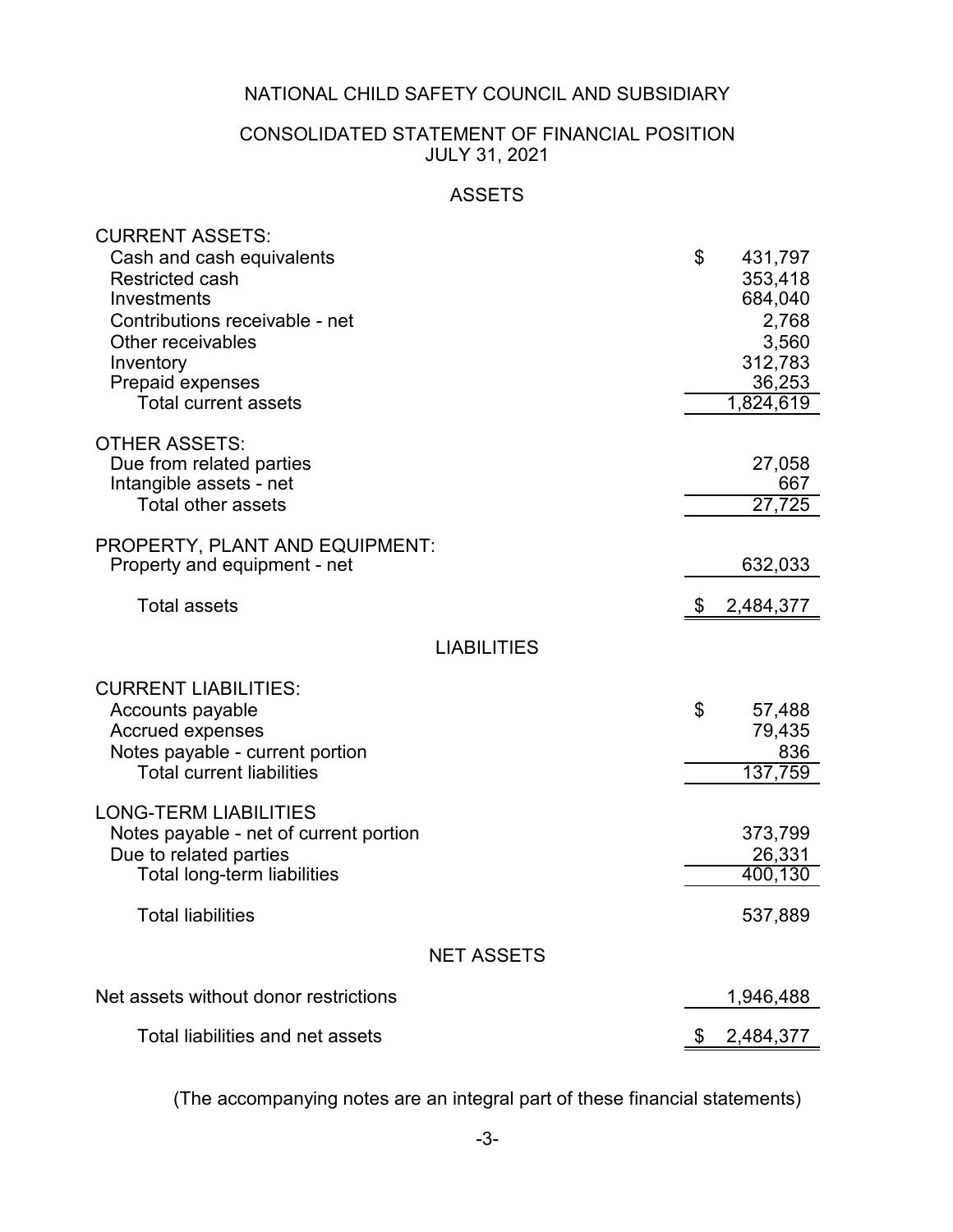### CONSOLIDATED STATEMENT OF ACTIVITIES FOR THE YEAR ENDED JULY 31, 2021

| <b>REVENUES:</b>                                    |                 |
|-----------------------------------------------------|-----------------|
| Contributions                                       | \$<br>2,485,494 |
| <b>Advertising revenue</b>                          | 95,247          |
| Special fundraising - net<br>Other operating income | 545,246<br>622  |
|                                                     |                 |
| <b>Total revenues</b>                               | 3,126,609       |
| <b>EXPENSES:</b>                                    |                 |
| Program services:                                   |                 |
| Child safety education                              | 982,969         |
| Research and development                            | 128,080         |
| Total program services<br>Supporting services:      | 1,111,049       |
| Management and general                              | 459,772         |
| Special fundraising                                 | 363,468         |
| Other fundraising                                   | 1,310,535       |
| <b>Total support services</b>                       | 2,133,775       |
| <b>Total expenses</b>                               | 3,244,824       |
| <b>EXCESS OF REVENUES OR</b>                        |                 |
| (EXPENSES) - BEFORE                                 |                 |
| <b>OTHER INCOME (EXPENSES)</b>                      | (118, 215)      |
| <b>OTHER INCOME (EXPENSES):</b>                     |                 |
| Investment income (loss) - net                      | 2,805           |
| Unrealized gain (loss) on investments               | 108,803         |
| Paycheck protection program loan forgiveness        | 369,205         |
| Total other income (expenses)                       | 480,813         |
| <b>CHANGE IN NET ASSETS</b>                         | 362,598         |
| NET ASSETS WITHOUT DONOR RESTRICTIONS - BEGINNING   | 1,583,890       |
| NET ASSETS WITHOUT DONOR RESTRICTIONS - ENDING      | \$<br>1,946,488 |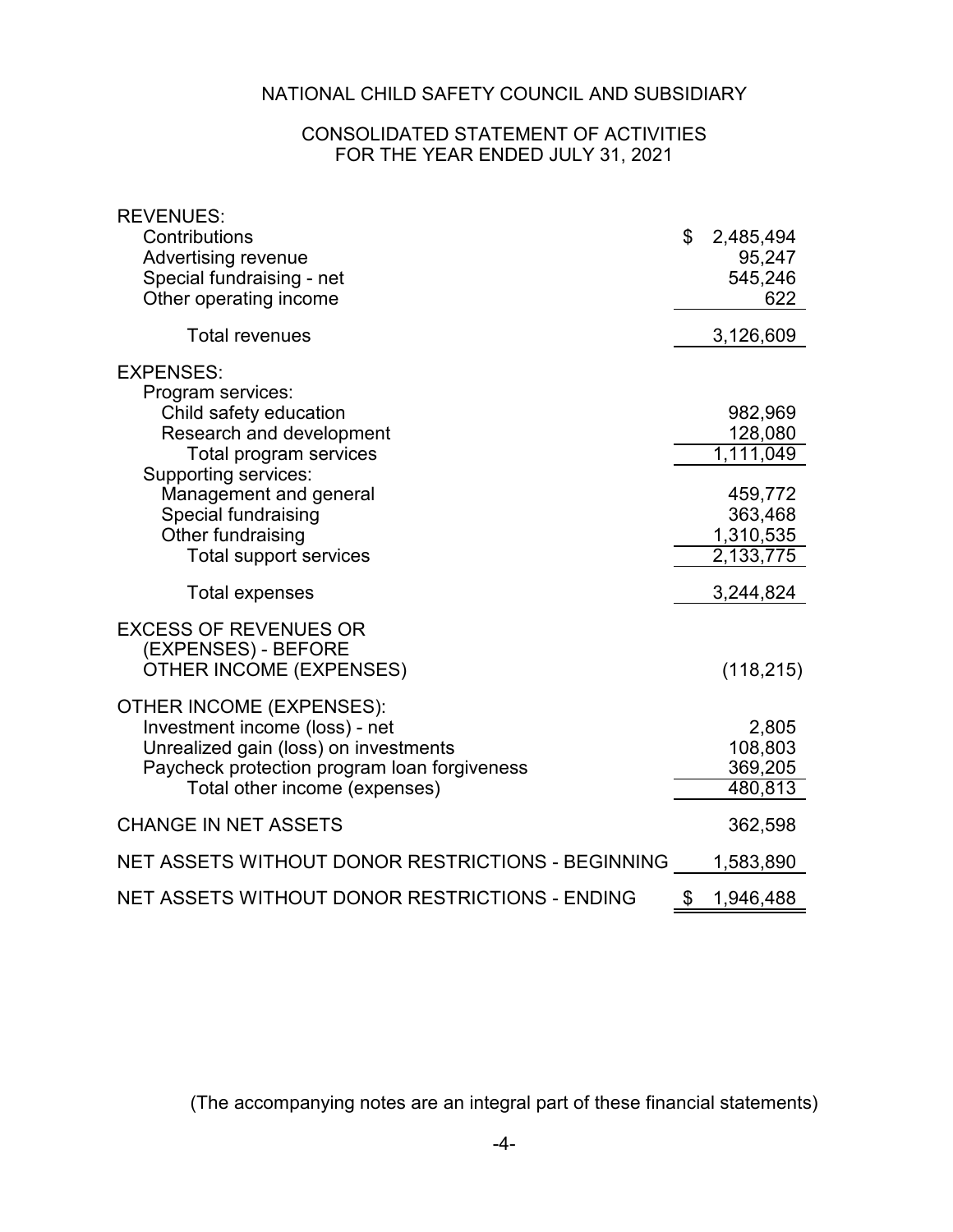### CONSOLIDATED STATEMENT OF CASH FLOWS FOR THE YEAR ENDED JULY 31, 2021

| <b>CASH FLOWS FROM OPERATING ACTIVITIES:</b>                               |                           |                    |
|----------------------------------------------------------------------------|---------------------------|--------------------|
| Change in net assets                                                       | \$                        | 362,598            |
| Adjustments to reconcile change in net assets                              |                           |                    |
| to net cash from operating activities:                                     |                           |                    |
| Depreciation and amortization expense                                      |                           | 31,180             |
| Unrealized (gain) loss on investments                                      |                           | (108, 803)         |
| Investment income reinvested - net                                         |                           | (2,658)            |
| Paycheck protection program loan forgiveness<br>Change in:                 |                           | (369, 205)         |
| Contributions receivable - net                                             |                           | 1,134              |
| Other receivables                                                          |                           | (325)              |
| Inventory                                                                  |                           | 76,795             |
| Prepaid expenses                                                           |                           | 8,238              |
| Accounts payable                                                           |                           | (5,500)            |
| Accrued expenses                                                           |                           | (4,970)            |
|                                                                            |                           |                    |
| NET CASH PROVIDED BY (USED FOR)<br>OPERATING ACTIVITIES                    |                           | (11, 516)          |
|                                                                            |                           |                    |
| <b>CASH FLOWS FROM INVESTING ACTIVITIES:</b>                               |                           |                    |
| Purchase of fixed assets                                                   |                           | (14, 863)          |
| Loans to related parties - net                                             |                           | (4, 475)           |
| NET CASH PROVIDED BY (USED FOR)                                            |                           |                    |
| <b>INVESTING ACTIVITIES</b>                                                |                           | (19, 338)          |
|                                                                            |                           |                    |
| <b>CASH FLOWS FROM FINANCING ACTIVITIES:</b>                               |                           |                    |
| Proceeds from Paycheck Protection Program                                  |                           | 367,945            |
| Principal payments on notes payable<br>Repayments to related parties - net |                           | (836)<br>(71, 124) |
|                                                                            |                           |                    |
| NET CASH PROVIDED BY (USED FOR)                                            |                           |                    |
| <b>FINANCING ACTIVITIES</b>                                                |                           | 295,985            |
| NET INCREASE (DECREASE) IN CASH AND                                        |                           |                    |
| <b>CASH EQUIVALENTS</b>                                                    |                           | 265,131            |
|                                                                            |                           |                    |
| CASH AND CASH EQUIVALENTS - BEGINNING                                      |                           | 520,084            |
| CASH AND CASH EQUIVALENTS - ENDING                                         | \$                        | 785,215            |
| SUPPLEMENTAL DISCLOSURE                                                    |                           |                    |
| Interest paid (net of \$0 capitalized)                                     | \$                        | 3,947              |
|                                                                            |                           |                    |
| CASH ON THE STATEMENT OF FINANCIAL POSITION SHOWN AS:                      |                           |                    |
| Cash and cash equivalents                                                  | \$                        | 431,797            |
| Restricted cash                                                            |                           | 353,418            |
| Total cash                                                                 | $\boldsymbol{\mathsf{S}}$ | 785,215            |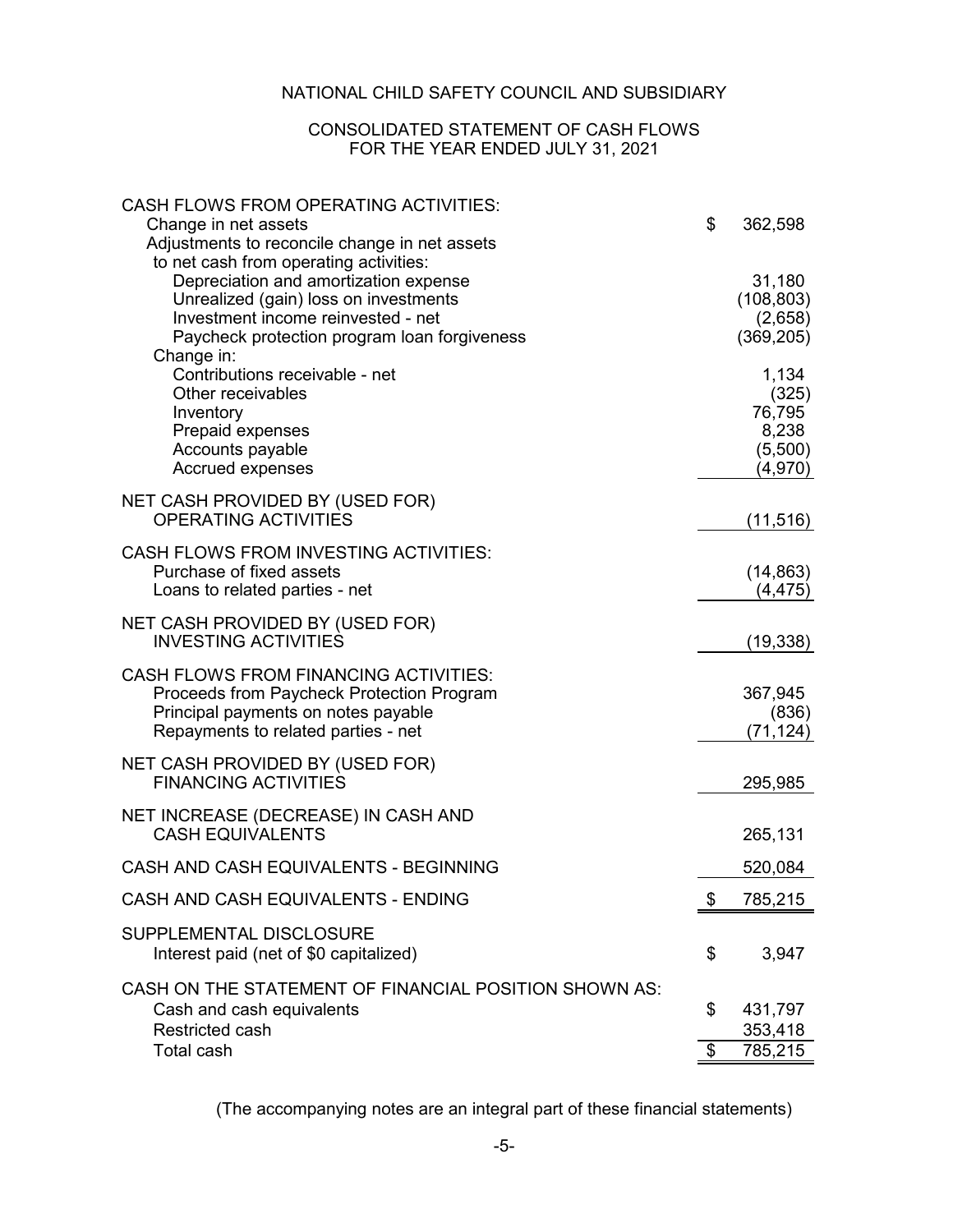### CONSOLIDATED STATEMENT OF FUNCTIONAL EXPENSES FOR THE YEAR ENDED JULY 31, 2021

|                                        |                  | PROGRAM SERVICES         |                 |
|----------------------------------------|------------------|--------------------------|-----------------|
|                                        | <b>CHILD</b>     | <b>RESEARCH</b>          | <b>TOTAL</b>    |
|                                        | <b>SAFETY</b>    | <b>AND</b>               | <b>PROGRAM</b>  |
|                                        | <b>EDUCATION</b> | <b>DEVELOPMENT</b>       | <b>SERVICES</b> |
|                                        |                  |                          |                 |
| <b>COMPENSATION:</b>                   |                  |                          |                 |
| <b>Salaries</b>                        | \$<br>299,169    | \$<br>106,999            | \$<br>406,168   |
| <b>Employee benefits and taxes</b>     | 59,773           | 20,360                   | 80,133          |
| <b>Total compensation</b>              | 358,942          | 127,359                  | 486,301         |
| <b>OTHER EXPENSES:</b>                 |                  |                          |                 |
| Educational publications and materials | 409,288          |                          | 409,288         |
| <b>Supplies</b>                        | 14,469           | 638                      | 15,107          |
| Travel and company paid expenses       | 2,294            |                          |                 |
| Postage and copies                     |                  |                          | 2,294           |
| Legal and professional                 |                  |                          |                 |
| <b>Utilities</b>                       | 45,394           |                          | 45,394          |
|                                        | 7,828            |                          | 7,828           |
| Automobile                             | 3,209            |                          | 3,209           |
| Telephone                              | 3,401            |                          | 3,401           |
| Maintenance and repairs                | 8,240            |                          | 8,240           |
| Filing fees and licenses               | 3,600            |                          | 3,600           |
| Insurance                              | 62,011           |                          | 62,011          |
| Interest and service charges           | 1,974            |                          | 1,974           |
| <b>Contract services</b>               | 2,182            |                          | 2,182           |
| Dues and subscriptions                 |                  |                          |                 |
| Office and equipment rental            | 6,877            |                          | 6,877           |
| Data processing expense                |                  |                          |                 |
| Conventions and meetings               | 37,378           |                          | 37,378          |
| <b>Miscellaneous</b>                   |                  |                          |                 |
| Property taxes                         |                  |                          |                 |
| Bingo paper and gaming products        |                  |                          |                 |
| Advertising                            | 95               |                          | 95              |
| Total expenses before                  |                  |                          |                 |
| depreciation and amortization          | 967,182          | 127,997                  | 1,095,179       |
| Depreciation                           | 15,787           |                          |                 |
|                                        |                  |                          | 15,787          |
| Amortization of copyrights             |                  | 83                       | 83              |
| <b>Total expenses</b>                  | 982,969          | 128,080<br>$\frac{1}{2}$ | \$1,111,049     |
|                                        |                  |                          |                 |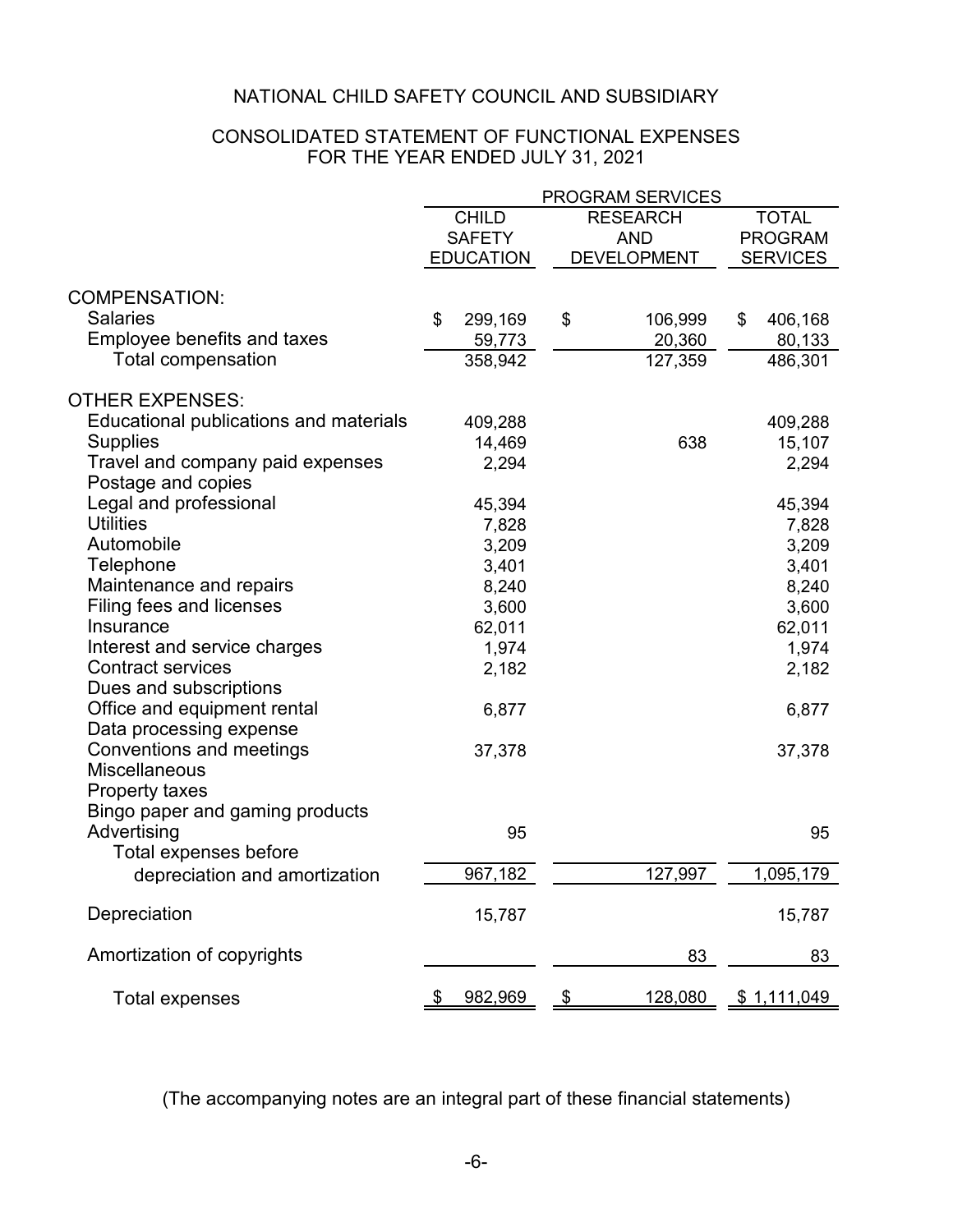### FOR THE YEAR ENDED JULY 31, 2021 CONSOLIDATED STATEMENT OF FUNCTIONAL EXPENSES

|                                                                     |    | <b>SUPPORTING SERVICES</b> |     |                |                   |                 |
|---------------------------------------------------------------------|----|----------------------------|-----|----------------|-------------------|-----------------|
| <b>TOTAL</b><br><b>MANAGEMENT</b><br><b>SPECIAL</b><br><b>OTHER</b> |    |                            |     |                |                   |                 |
| <b>AND</b>                                                          |    | <b>FUND</b>                |     | <b>FUND</b>    | <b>SUPPORTING</b> | <b>TOTAL</b>    |
| <b>GENERAL</b>                                                      |    | <b>RAISING</b>             |     | <b>RAISING</b> | <b>SERVICES</b>   | <b>EXPENSES</b> |
|                                                                     |    |                            |     |                |                   |                 |
|                                                                     |    |                            |     |                |                   |                 |
| \$<br>178,752                                                       | \$ | 5,738                      | \$  | 855,353        | \$<br>1,039,843   | \$<br>1,446,011 |
| 34,636                                                              |    | 639                        |     | 93,780         | 129,055           | 209,188         |
| 213,388                                                             |    | 6,377                      |     | 949,133        | 1,168,898         | 1,655,199       |
|                                                                     |    |                            |     |                |                   |                 |
|                                                                     |    |                            |     |                |                   |                 |
|                                                                     |    |                            |     |                |                   | 409,288         |
| 2,553                                                               |    | 42,339                     |     | 19,193         | 64,085            | 79,192          |
| 2,294                                                               |    |                            |     | 218,548        | 220,842           | 223,136         |
| 11,624                                                              |    |                            |     | 85,127         | 96,751            | 96,751          |
| 45,394                                                              |    | 3,131                      |     | 10,086         | 58,611            | 104,005         |
| 7,828                                                               |    |                            |     | 7,827          | 15,655            | 23,483          |
| 3,209                                                               |    |                            |     |                | 3,209             | 6,418           |
| 3,401                                                               |    |                            |     | 3,400          | 6,801             | 10,202          |
| 8,241                                                               |    |                            |     | 17             | 8,258             | 16,498          |
| 450                                                                 |    | 24,075                     |     | 450            | 24,975            | 28,575          |
| 31,005                                                              |    |                            |     |                | 31,005            | 93,016          |
| 1,973                                                               |    |                            |     |                | 1,973             | 3,947           |
| 2,203                                                               |    | 32,838                     |     |                | 35,041            | 37,223          |
| 1,664                                                               |    |                            |     |                | 1,664             | 1,664           |
| 6,878                                                               |    | 72,100                     |     | 16,754         | 95,732            | 102,609         |
| 101,031                                                             |    |                            |     |                | 101,031           | 101,031         |
|                                                                     |    |                            |     |                |                   | 37,378          |
| 1,207                                                               |    | 32,726                     |     |                | 33,933            | 33,933          |
| 24                                                                  |    |                            |     |                | 24                | 24              |
|                                                                     |    | 135,791                    |     |                | 135,791           | 135,791         |
| 95                                                                  |    | 14,091                     |     |                | 14,186            | 14,281          |
|                                                                     |    |                            |     |                |                   |                 |
| 444,462                                                             |    | 363,468                    |     | 1,310,535      | 2,118,465         | 3,213,644       |
| 15,310                                                              |    |                            |     |                | 15,310            | 31,097          |
|                                                                     |    |                            |     |                |                   | 83              |
|                                                                     |    |                            |     |                |                   |                 |
| <u>459,772</u>                                                      | \$ | 363,468                    | -\$ | 1,310,535      | \$<br>2,133,775   | 3,244,824       |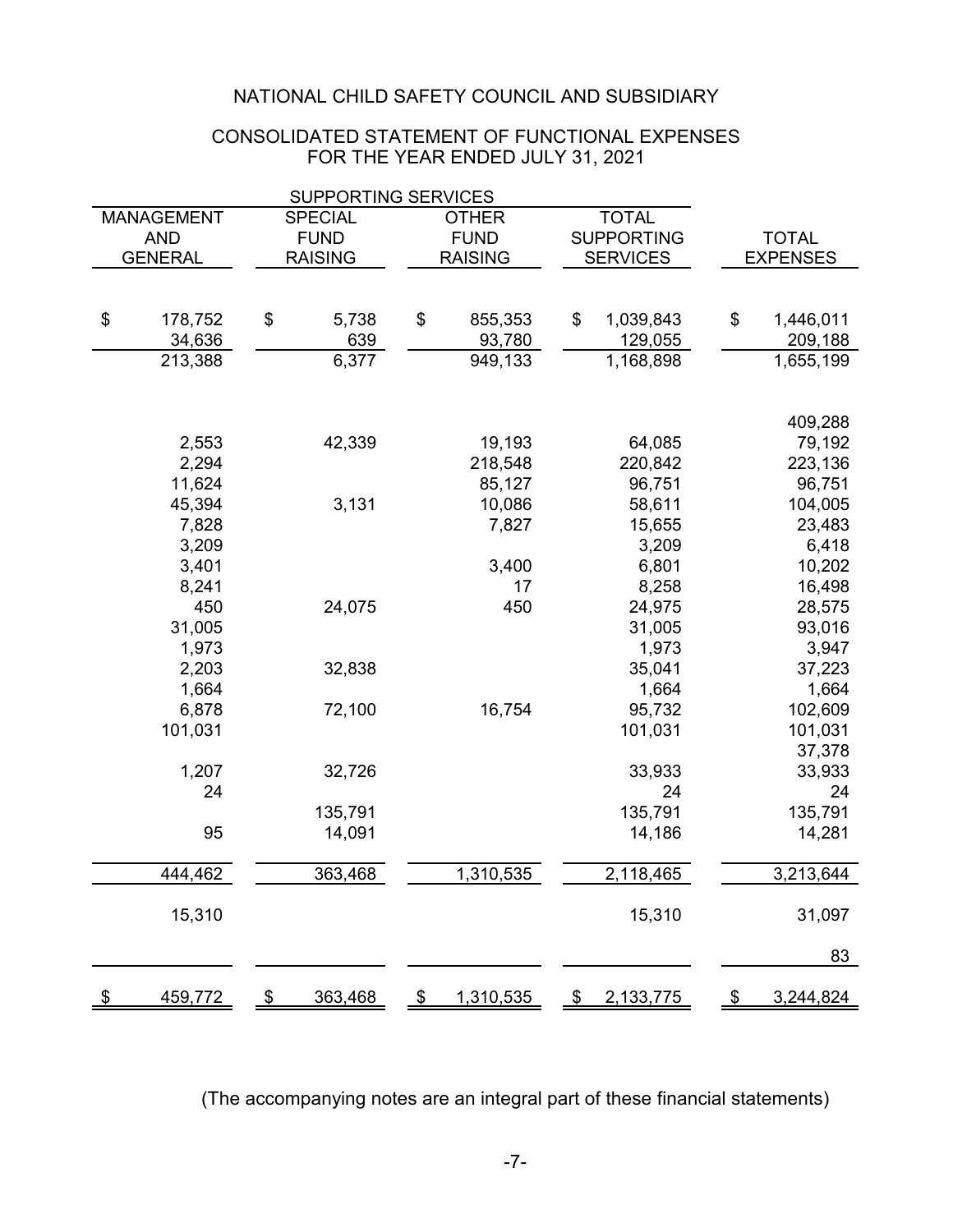### NOTES TO CONSOLIDATED FINANCIAL STATEMENTS

### NOTE 1 - SUMMARY OF SIGNIFICANT ACCOUNTING POLICIES:

### Nature of Activities -

The consolidated financial statements include the accounts of National Child Safety Council, and its wholly-owned subsidiary, Child Safety of America, Inc. (collectively referred to as the Organization).

National Child Safety Council is a not-for-profit organization which promotes the importance of child safety to adults and children across the country. The Organization accomplishes its goal by creating, producing, and distributing literature primarily to elementary schools. Donations are solicited to support these activities in addition to certain fundraising activities.

Child Safety of America, Inc. (the Subsidiary), the subsidiary of the Organization, is a for- profit corporation, also supporting the promotion of the importance of child safety through the sale of advertisements to be printed on the child safety literature it distributes.

The Organization shares common management, personnel, and facilities with certain other not-for-profit organizations in a coordinated effort to provide a wide range of child safety training and education. The related organizations also share costs related to employees, occupancy and operations. These expenses are allocated based on the volume of activity for each entity.

#### Basis of Accounting -

The financial statements of the Organization have been prepared using the accrual basis of accounting in accordance with accounting principles generally accepted in the United States of America. Revenues are recognized when earned. Expenses are recognized when incurred.

#### Estimates -

The preparation of financial statements in conformity with accounting principles generally accepted in the United States of America requires management to make estimates and assumptions that affect certain reported amounts and disclosures. Accordingly, actual results could differ from those estimates.

#### Basis of Presentation -

Financial statement presentation follows the standards set by the Financial Accounting Standards Board (FASB). These standards were updated August, 2016 with an effective date of January 1, 2018. According to these professional standards, net assets and revenues, and gains and losses are classified based on the existence or absence of donorimposed restrictions. Accordingly, the net assets of the Organization and changes therein are classified as follows: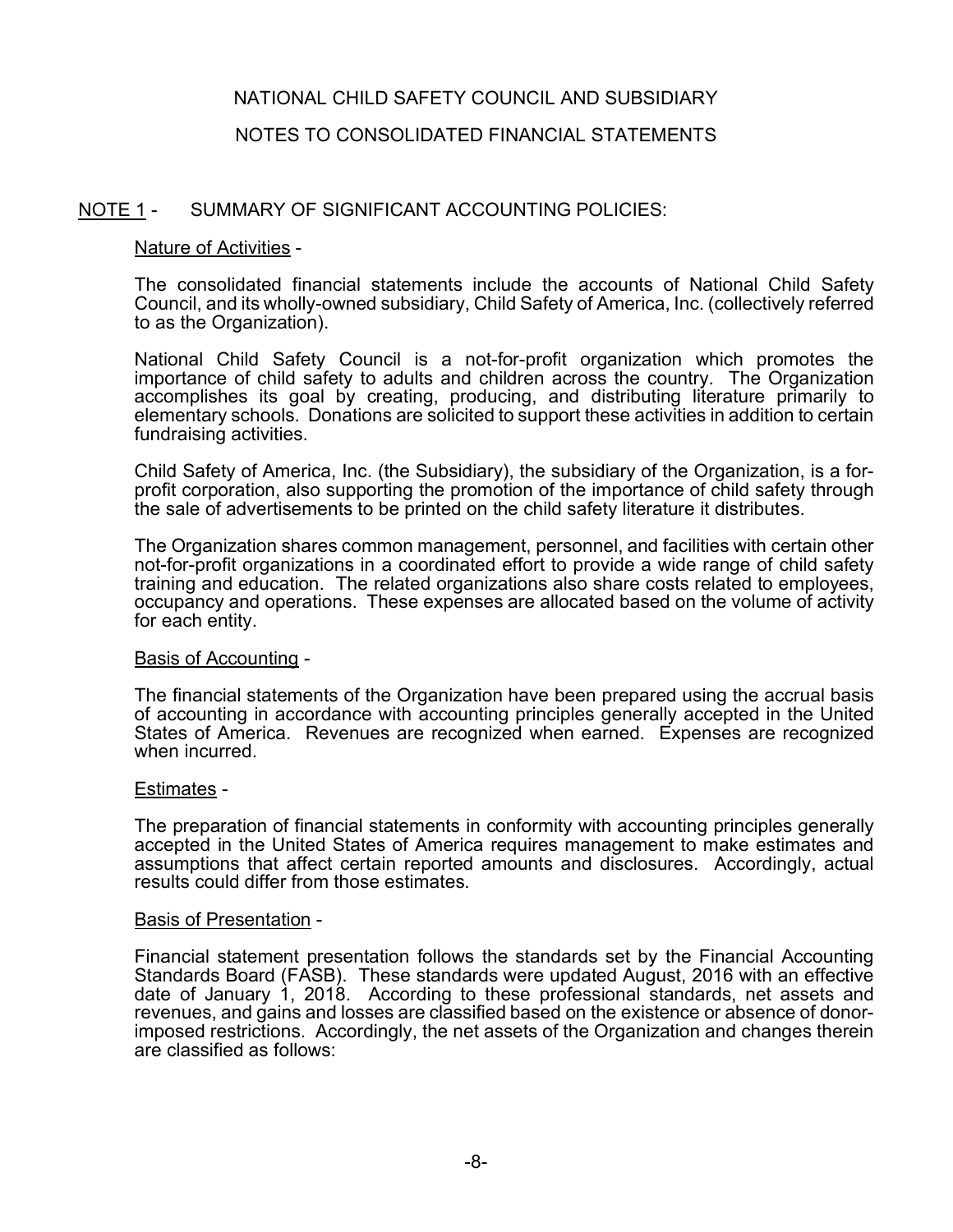# NOTES TO CONSOLIDATED FINANCIAL STATEMENTS

# NOTE 1 - SUMMARY OF SIGNIFICANT ACCOUNTING POLICIES (Continued):

Basis of Presentation (Continued) -

- *Net assets without donor restrictions* Net assets that are not subject to donorimposed stipulations
- *Net assets with donor restrictions* Net assets subject to donor-imposed stipulations that may or will be met, either by actions of the Organizations and/or the passage<br>of time. When a restriction expires, net assets with donor restrictions are When a restriction expires, net assets with donor restrictions are reclassified to net assets without donor restrictions and reported in the statement of activities as net assets released from restrictions.

#### Cash and Cash Equivalents -

Cash and cash equivalents include all monies in banks and petty cash on hand.

The Indiana Charitable Gaming Commission requires the Organization to maintain separate a separate bank account for gaming revenue collected from the bingo facility operated in Indianapolis, Indiana. This money cannot be mixed with the operating bank account of the Organization and the allowable expenses are limited by Indiana code section 4-32.2-5-3. As of July 31, 2021, the amount of restricted cash held by the Organization is \$353,418.

#### Investments -

The Organization classifies its investments as available-for-sale securities. Available-forsale securities are recorded at fair value, with the change in fair value recorded as unrealized gain (loss) on investments.

#### Fair Value Measurements -

US GAAP establishes a fair value measurement framework, including a hierarchy that prioritizes inputs to valuation techniques used to measure fair value. The three levels of the fair value hierarchy under US GAAP are distinguished by inputs to the valuation methodology summarized as follows:

Level 1 (highest priority) – Quoted market prices for identical assets or liabilities in active markets at the measurement date.

Level 2 – Quoted prices for similar instruments in active markets; quoted prices for identical or similar instruments in inactive markets; and model-driven valuations in which all significant inputs or significant value drivers are observable in active markets.

Level 3 (lowest priority) – Management's best estimate of what market participants would use in pricing the instrument at the measurement date and model-driven valuations which are unobservable and significant to the fair value measurement.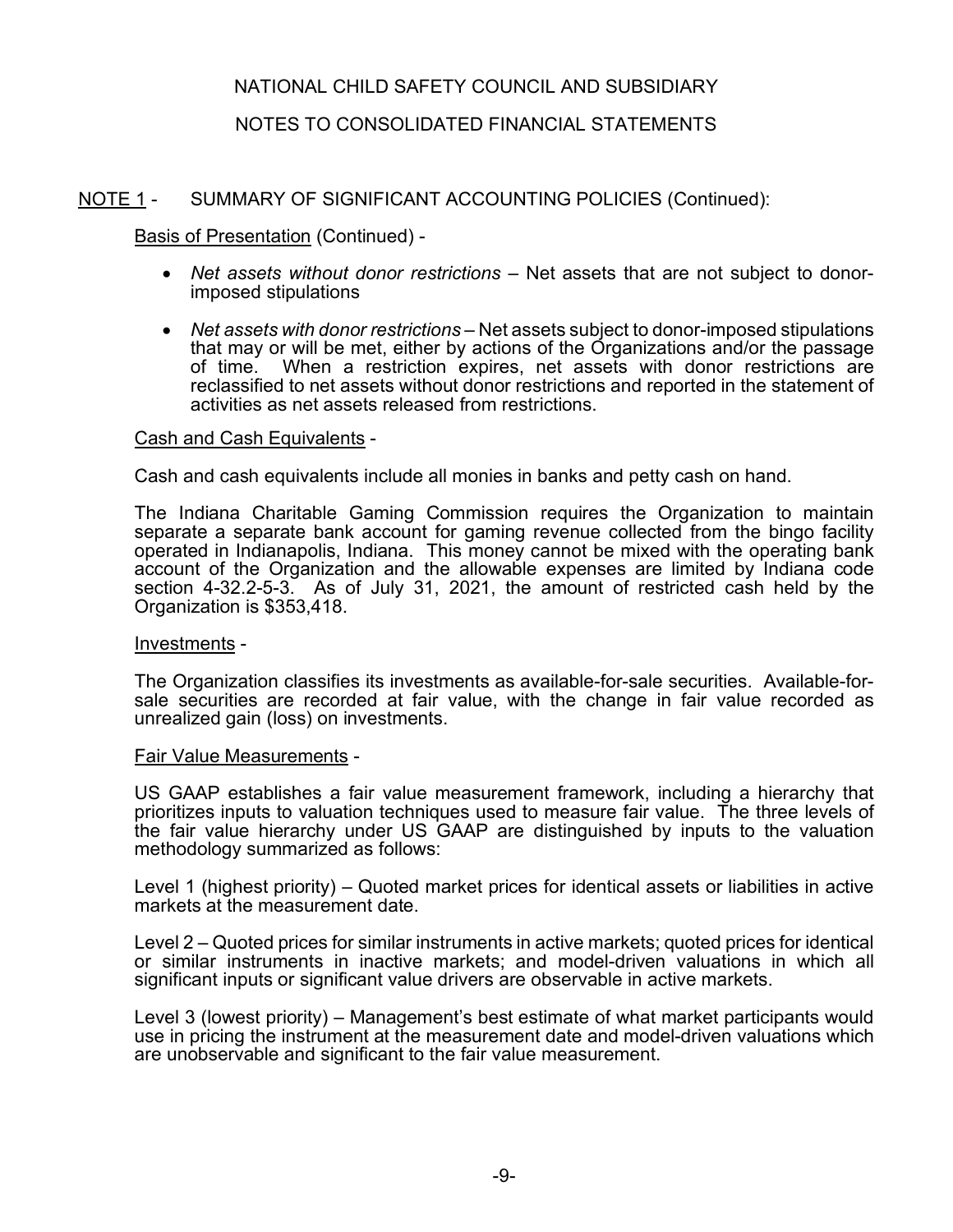# NOTES TO CONSOLIDATED FINANCIAL STATEMENTS

# NOTE 1 - SUMMARY OF SIGNIFICANT ACCOUNTING POLICIES (Continued):

### Fair Value Measurements (Continued) –

The assessed level is based on the lowest level of any input that is significant to the fair value measurement.

The following is a description of the valuation methodologies used for amounts measured at fair value:

Level 1 inputs – Descriptions of the valuation methodologies used for assets measured at fair value are as follows: common stocks, corporate bonds, and U.S. government securities valued at the closing price reported on the active market on which the individual securities are traded.

#### Inventory -

Inventory consists of educational materials and supplies for child safety programs. It is stated at the lower of cost or market by using the first-in, first-out (FIFO) method. The materials are charged to the expense when they are shipped to the sponsoring organizations. Inventory also includes a minimal amount of supplies for the special fundraising activities.

#### Contributions and Pledges Receivable -

Program representatives obtain pledges from businesses and organizations with the communities who choose to conduct child safety programs utilizing the Organization's materials and resources in order to support the effort. Contributions are reported as revenue when received. Accordingly, a contribution receivable is recorded at year end for outstanding pledges with an allowance for amounts estimated to be uncollectible. Uncollectible pledges are written off after a reasonable period following the delivery of the child safety program.

Contributions without donor-imposed restrictions and contributions with donor-imposed time or purpose restrictions that are met in the same period as the contribution are both reported as unrestricted support. Other restricted contributions are reported as restricted support and net assets with donor restrictions.

#### Advertising Revenue -

The Organization sells advertisements to businesses through the wholly owned subsidiary, Child Safety of America in support of child safety programs in the designated areas served by the subsidiary company. Revenue is recognized at the time the commitment is made for the advertisement. Any commitments not paid in full at the end of one year are written off by the Organization. As of July 31, 2021, there are no outstanding receivables related to advertising revenue.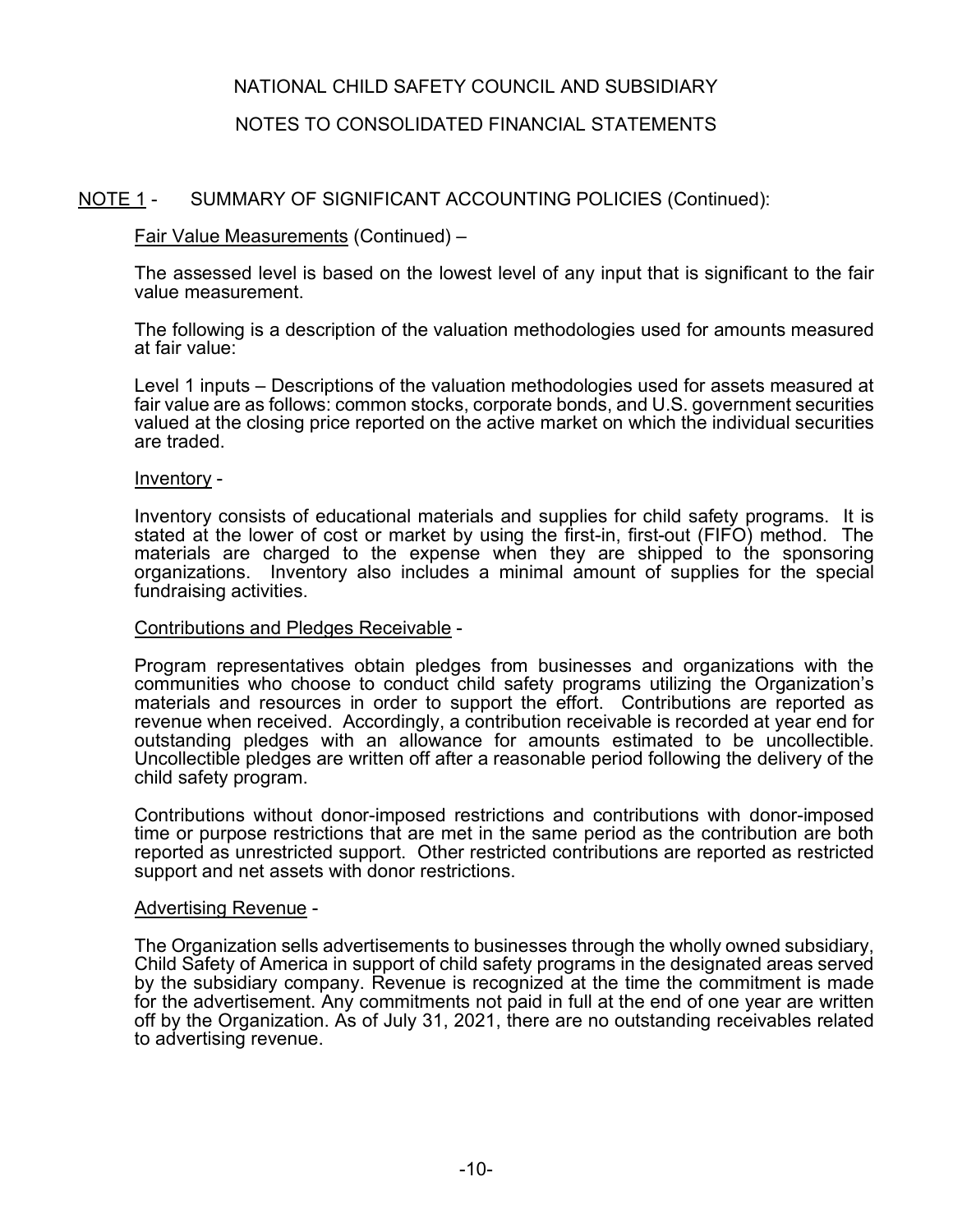# NOTES TO CONSOLIDATED FINANCIAL STATEMENTS

# NOTE 1 - SUMMARY OF SIGNIFICANT ACCOUNTING POLICIES (Continued):

### Property and Equipment -

Property and equipment are carried at cost. Depreciation is provided using the straightline method for financial reporting purposes over the estimated useful lives of depreciable assets. Maintenance and repairs that do not improve or extend the useful lives of assets are expensed in the period the cost is incurred.

#### Intangible Assets -

Intangible Assets pertain to the Organization's development of child safety programs and materials which are copyrighted or trademarked. The capitalized amount is amortized over 15 years to match costs with related revenues.

#### Special Fundraising -

Special fundraising revenue is the net gain from charitable gaming activities, which is the difference between charitable gaming gross revenues and related charitable gaming payouts.

#### Functional Allocation of Expenses -

The costs of providing the program and support services have been reported on a functional basis in the consolidated statement of activities. Indirect costs have been allocated between the various programs and support services based on estimates, as determined by management. Although the methods of allocation used are considered reasonable, other methods could be used that would produce a different result.

#### Shipping and Handling Costs -

Shipping and handling costs are expensed as incurred and included in education publications and materials expense.

#### Advertising -

The Organization expenses advertising costs as they are incurred. Advertising expense was  $$1\overline{4}$ , 281 for the year ended July 31, 2021.

#### Income Taxes -

The Organization, as described in Section  $501(c)(3)$  of the Internal Revenue Code, is exempt from federal and state income taxes. The Organization has adopted the provisions of FASB ASC 740-10. The adoption of FASB ASC 740-10 has not resulted in any changes in tax provisions.

The Organization and Subsidiary's federal income tax returns for a three-year period remain open to examination by the Internal Revenue Service. In evaluating the Organization's tax provisions, the Organization and Subsidiary believe that its estimates are appropriate based on current facts and circumstances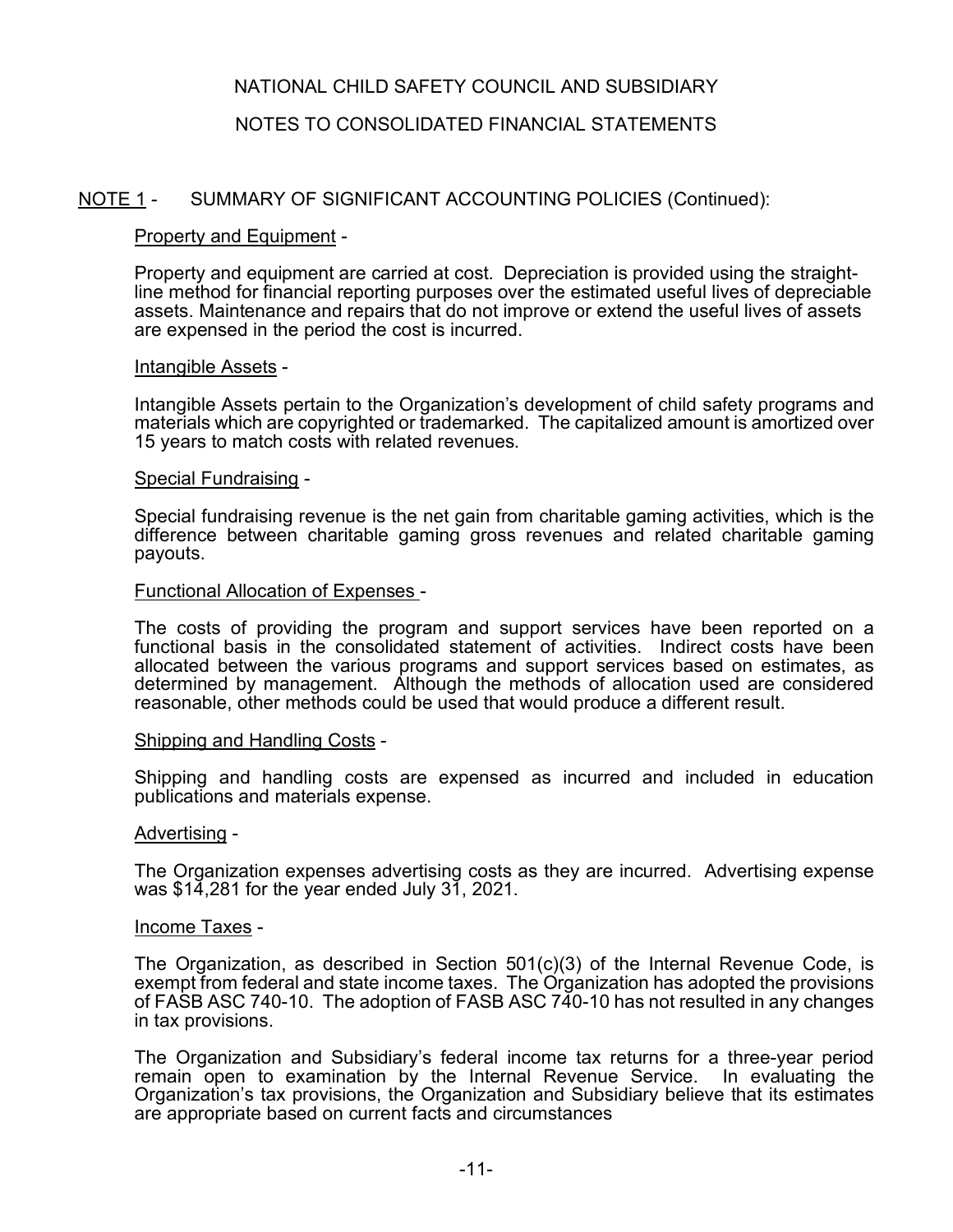### NOTES TO CONSOLIDATED FINANCIAL STATEMENTS

### NOTE 1 -SUMMARY OF SIGNIFICANT ACCOUNTING POLICIES (Continued):

### Subsequent Events -

Management has evaluated subsequent events and transactions for potential recognition or disclosure through June 10, 2022, the date that the financial statements were available to be issued. No significant events were identified that would require adjustment or disclosure in the financial statements.

### COVID-19 Pandemic -

The extent of the impact of COVID-19 on the operational and financial performance will depend on certain developments, including the duration and spread of the outbreak and impact on donors, employees and vendors, all of which are uncertain and cannot be predicted. At this point, the extent to which COVID-19 may impact the financial condition and results of operations is uncertain.

### NOTE 2 - CONCENTRATIONS OF CREDIT RISK:

The Organization maintains cash balances at various financial institutions. Accounts at each institution are insured by the FDIC up to \$250,000. At various times during the fiscal year the Organization's cash balances may have exceeded the federally insured limit. At July 31, 2021, uninsured cash balances totaled \$175,508.

### NOTE 3 - FAIR VALUE OF INVESTMENTS:

The fair value of the Organization's investments are all classified as Level 1 investments, according to the Organization's policy described in Note 1.

The following is a breakdown of the change in Level 1 value for the year ended July 31, 2021:

| Beginning Level 1 value     | \$572,579 |
|-----------------------------|-----------|
| Investment Income           | 11.822    |
| <b>Investment Fees</b>      | (9, 164)  |
| Change in market value      | 108,803   |
| <b>Ending Level 1 Value</b> | \$684,040 |

The following is a breakdown of the carrying value of the investments by investment type as of July 31, 2021:

| Cash and money market accounts | 5.126     |
|--------------------------------|-----------|
| Corporate equities             | 388,219   |
| <b>Mutual funds</b>            | 205,644   |
| Government securities          | 58,469    |
| Corporate bonds                | 26,582    |
| Total                          | \$684.040 |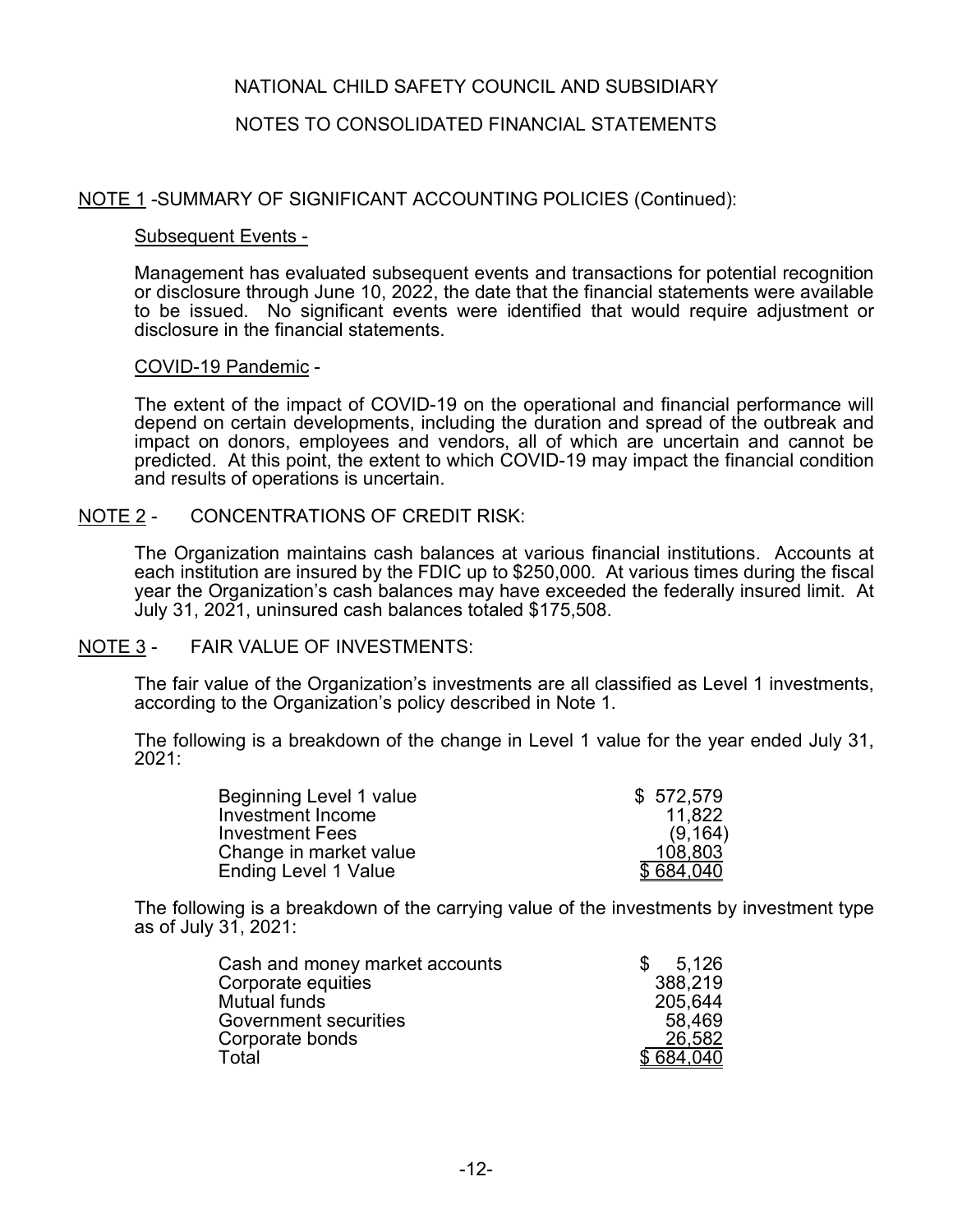### NOTES TO CONSOLIDATED FINANCIAL STATEMENTS

### NOTE 4 - CONTRIBUTIONS RECEIVABLE:

Contributions receivable consists of the following amounts at July 31, 2021:

| Contributions receivable                        | \$6.240  |
|-------------------------------------------------|----------|
| Less: Allowance for uncollectible contributions | (3, 472) |
| Contributions receivable – net                  | \$2.768  |

Contributions are expected to be collected within one year.

NOTE 5 - DUE FROM RELATED PARTIES:

The following is a summary of amounts due from related parties as of July 31, 2021:

| National Drug & Safety League      | \$14,303  |
|------------------------------------|-----------|
| United States Fire Safety Services | 12,755    |
| Total due to related parties       | \$ 27,058 |

National Drug & Safety League and United States Fire Safety Services is under common management with the Organization. The unsecured loans have no stated interest or repayment terms.

#### NOTE 6 - INTANGIBLE ASSETS:

The following is a summary of intangible assets at July 31, 2021:

| <b>Trademarks</b>              | \$1.250 |
|--------------------------------|---------|
| Less: Accumulated amortization | (583)   |
| Net intangible assets          | 667     |

Amortization expense for the year ended July 31, 2021, of \$83 is included in the consolidated statement of functional expenses.

### NOTE 7 - FIXED ASSETS:

The following is a summary of fixed assets at July 31, 2021:

| Land                           | 68,000      |
|--------------------------------|-------------|
| Land improvements              | 66,470      |
| <b>Buildings</b>               | 126,135     |
| <b>Building improvements</b>   | 1,177,615   |
| Machinery and equipment        | 931,641     |
| Software                       | 121,232     |
| <b>Furniture and fixtures</b>  | 75,796      |
| Total                          | 2,566,889   |
| Less: Accumulated depreciation | (1,934,856) |
| Net fixed assets               | 632,033     |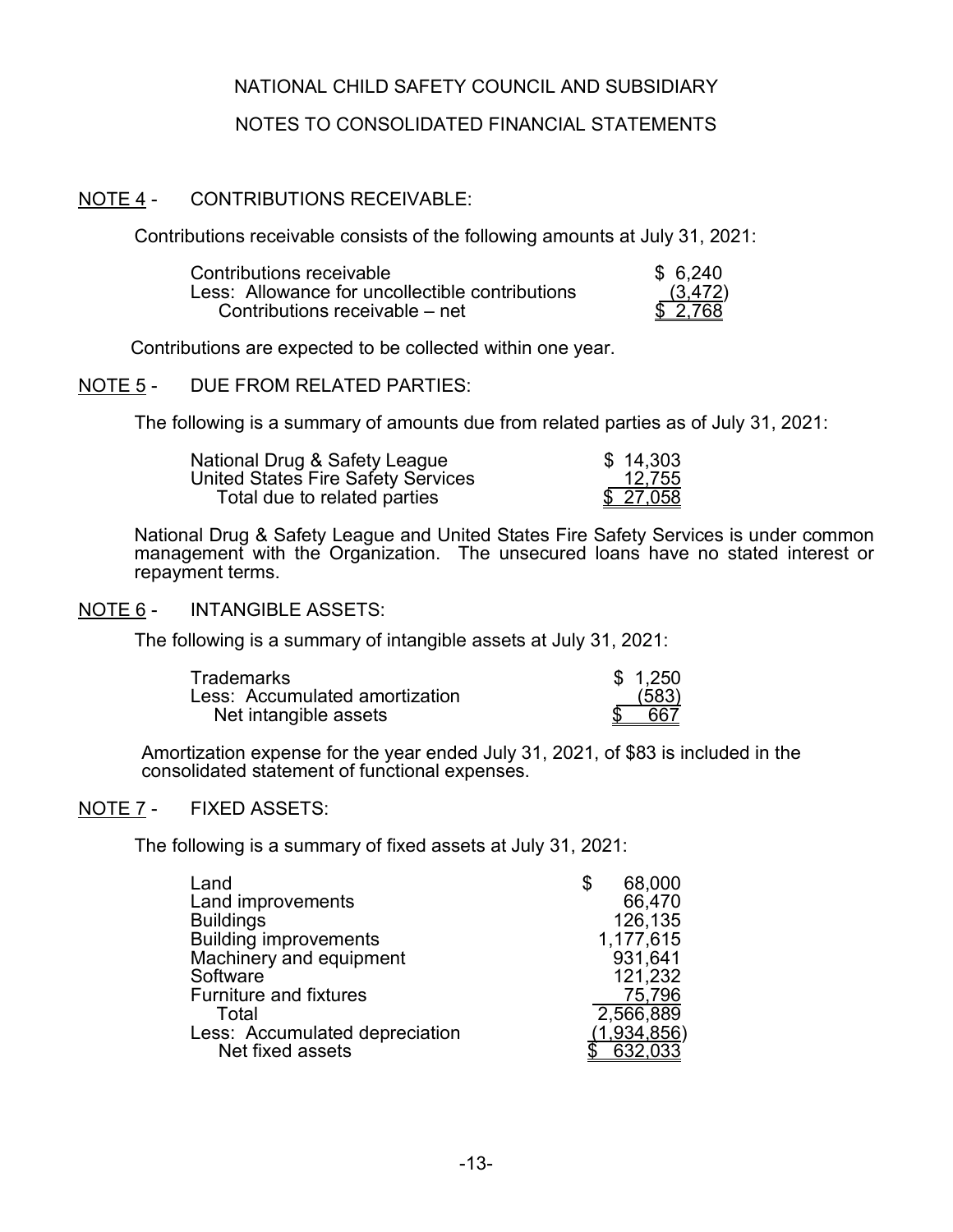# NOTES TO CONSOLIDATED FINANCIAL STATEMENTS

# NOTE 8 - DUE TO RELATED PARTIES:

The following is a summary of amounts due to related parties at July 31, 2021:

National Fire Safety Council **\$ 26,331** 

National Fire Safety Council is under common management with the Organization and its subsidiary. These unsecured loans have no stated interest or repayment terms.

### NOTE 9 - NOTE PAYABLE:

In 2019, the Organization entered into an agreement with Leoni Township to provide access to the Leoni Township sewer system. The total agreement was \$9,363, with a down payment of \$1,000. The remaining \$8,363 is to be paid by special assessment over 10 years, with annual principal payments of \$836, plus interest of 2%. The balance as of July 31, 2021 is \$6,690.

### NOTE 10 - PAYCHECK PROTECTION PROGRAM:

On March 27, 2020, the Coronavirus Aid, Relief, and Economic Security Act (the "CARES Act") was enacted and a key piece of the CARES Act is the PPP. The program was created by the CARES Act to provide small businesses with cash flow assistance through federally guaranteed loans administered through the SBA. Generally, businesses were eligible for up to 2.5 times their average monthly payroll costs for calendar year 2019. Other significant terms of the loans received through the PPP include a fixed interest rate of 1%, maturity date of two years from the date of the agreement, first payment due six months from the date of the agreement (later delayed), and the ability to have a substantial portion of the principal and accrued interest forgiven.

On April 22, 2020, the Organization entered into a loan agreement with the SBA (lender Flagstar Bank) through the PPP for National Child Safety Council. The loan was in the amount of \$357,800. On May 4, 2020, the Organization entered into a loan agreement with the SBA (lender Flagstar Bank) through the PPP for Child Safety of America. The loan was in the amount of \$10,400. These loans were both forgiven during the fiscal year and have been reflected on the consolidated statement activities as other income.

On February 19, 2021, the Organization entered into a second draw loan agreement with the SBA (lender County National Bank) through the PPP for National Child Safety Council. The loan was in the amount of \$356,725. On March 22, 2021, the Organization entered into a second draw loan agreement with the SBA (lender County National Bank) through the PPP for Child Safety of America. The loan was in the amount of \$11,220. While expected to be fully forgiven subsequent to year-end, both loans were still outstanding as of July 31, 2021 and have been reported as long-term debt on the financial statements.